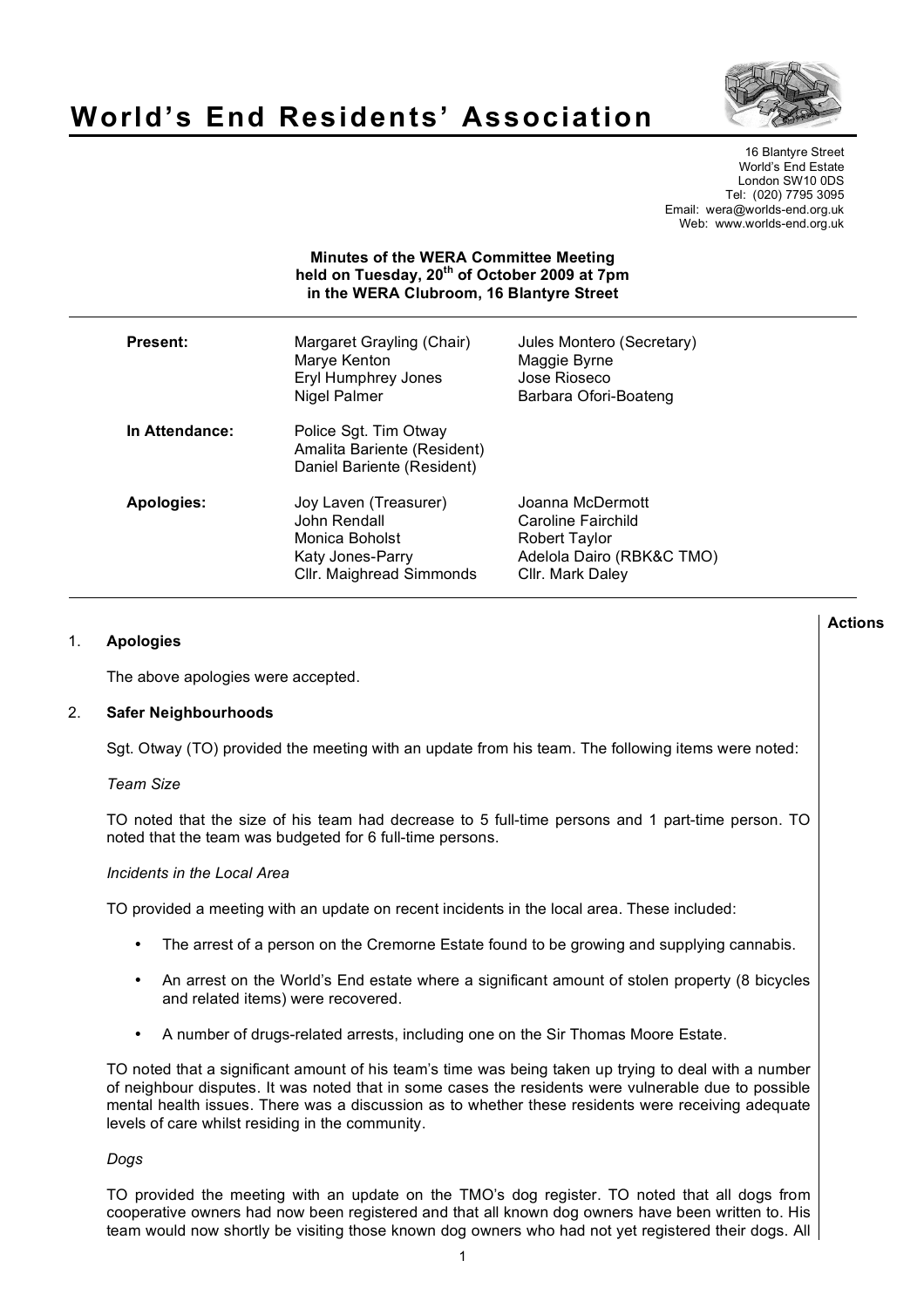the dogs that had been registered had been photographed to aid in their future identification and issued with dog tags. TO agreed that a significant number of the dog owners living on the estate had clearly not registered their dogs. TO also noted that his team would only be registering the dogs, they would not be making a decision as to whether the dogs of a kind that was suitable to be kept on the estate. That decision could only be made by the TMO. It was noted that whilst the TMO had a dog policy for the estate, that the policy did not specify the dog breeds that could be kept on the estate and which breeds were clearly unacceptable. It was noted that housing officers had rarely if ever enforced any dog ownership rules on World's End in any case.

There was a general discussion as to what powers his team had to deal with dangerous breeds, potentially dangerous dogs and/or anti-social dogs and dog owners. It was noted that the law often made dealing with potentially dangerous dogs very problematic.

TO stated that his team were also keeping an eye out for dogs being brought onto the estate. Committee members asked that TO's team simply ask such dog owners to vacate the estate if they had no business being there.

#### *Youths*

TO noted ongoing problems with youths loitering in specific parts of the estate, and particularly next to the Sheltered Housing along Middle Dartrey Walk. TO stated that his team had identified many of these youths and noted that some were actually adults in their early 20s. Many did not reside on the estate. TO stated that he needed a reasonable number of reports to secure the resources he needed to deal with the problem and noted that residents could report youths loitering in communal areas to the Police anonymously. A question was asked as to whether the TMO could take any action against the residents these youths were likely to be visiting.

#### *Children's Home*

TO noted a number of issues in relation to the Children's Home on the estate. TO noted that the Children's Home manager was keen to deal with the issues and helping the Police and that a number of investigations were ongoing. It was noted that the Council was also currently looking into the future viability of the home following an inspection by Councillors.

#### *Drinking Ban*

TO noted that the Council's drinking ban had recently come into force and that this might be used to deal with some of the problems relating to youths drinking in public areas. It was noted that there had been recent incidents involving a number of female residents drinking out on the Piazza and that these has not been dealt with. TO noted that the Council had not installed any signage indicating the presence of the drinking ban, and that this might make enforcement difficult.

#### *Other Updates*

A person who had previously been arrested following a drugs raid on the estate earlier in the year had subsequently been arrested and found to be in possession of a gun. He had been sentenced for 5 years for possession of the weapon and subsequently sentenced for 6 years for drug dealing.

A drugs "test purchasing" exercise (where the Police attempt to purchase illegal drugs from those dealing) had recently taken place in the local area. A number of addresses had been identified. None of these were on World's End.

TO noted that Halloween and Guy Fawkes night were coming up. This usually resulted in a variety of issues including the misuse of fireworks that were likely to keep his team quite busy during the coming weeks.

TO then left the meeting.

#### 3. **Actions from Previous Meeting**

Updates from AD are noted under item 5. Updates on other actions are as follows:

Item 3 – Clamping in car park – JM is to arrange for those managing the car park to attend a meeting. JM

Item 6 – Painting of the tower landings - JM had emailed Terry Guppey to confirm the preferred colour for the tower landings (a shade of gray to match the stair).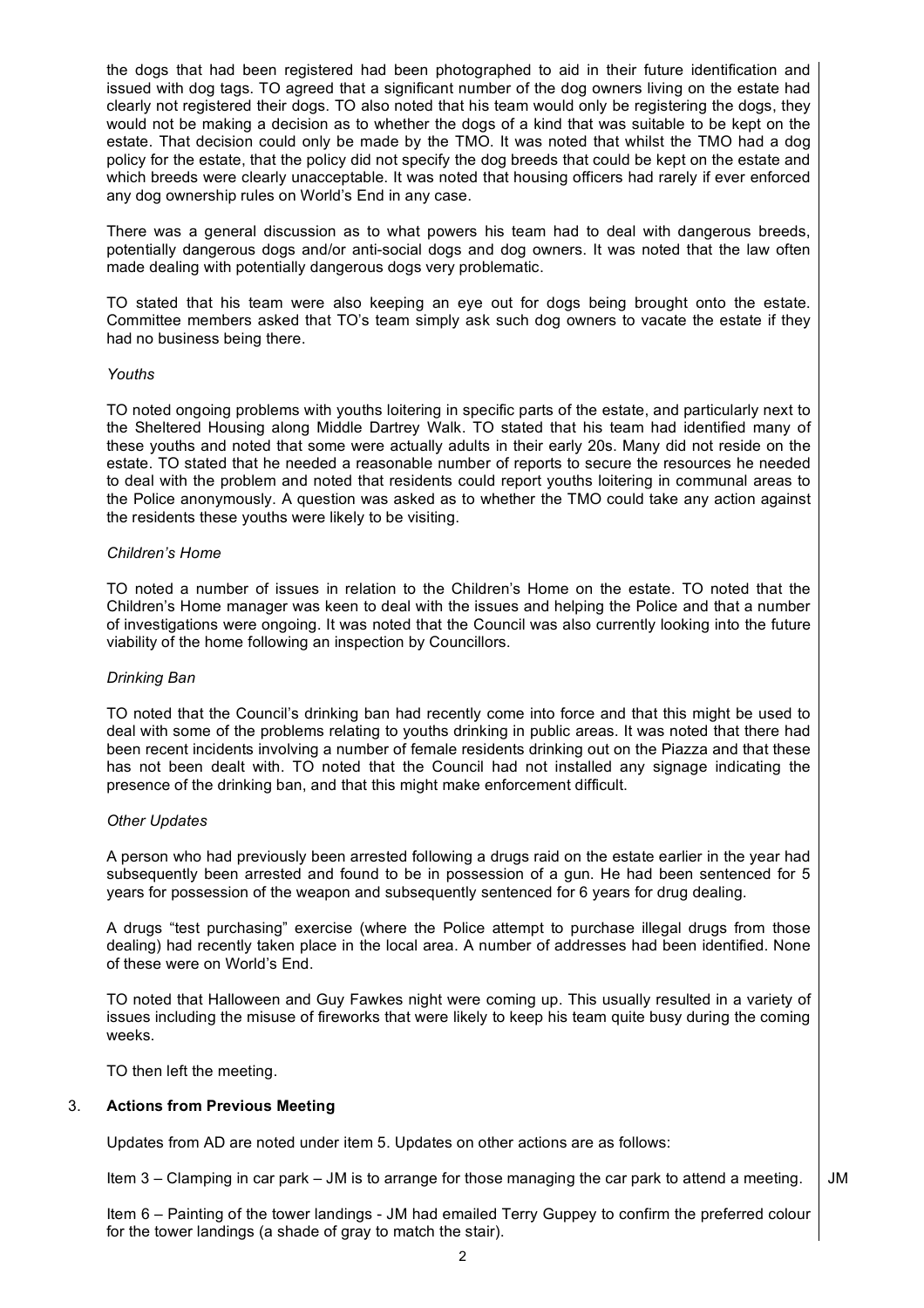Item 6 – Walkabout – JM had suggested a date for the walkabout of the  $8<sup>th</sup>$  of October. The date had not been confirmed, but MG had attended a short walkabout on that day in any case. JM had subsequently discussed the issue with Alasdair Manson, who agreed that the issues identified during Robert Black's visit to the estate (on the  $24<sup>th</sup>$  of September) would be dealt with first.

## 4. **Matters Arising**

See below.

## 5. **Estate Management**

This item was deferred in AD's absence. AD had sent the following updates to actions from the previous meeting by email:

*"Communal lighting maintenance: The order for the cleaning of the communal lighting in the tower*  landings is due to be raised this week, after which a work schedule/plan for the estate will be drawn up *by the contractors for approval. I will keep you updated.*

*Letters regarding the sewage problems: The letters were delivered to all households on the estate. I can arrange for copies of the letter to be delivered to those who did not receive it. Please send me the details of anyone who did not receive the letter.*

*Sewer Stacks in tower blocks and Walkways: I am awaiting an update from Donal (?).*

*Cleaning schedule of Edith Yard car park: The car park is to be swept once a month. Bins are to be emptied and the car park litter picked on a weekly basis.*

*New procedure to deal with [lift] trappings: Letters were delivered to all households last Friday.*

*Dog Fouling on Upper Blantyre Walk: This is an ongoing issue that we are working on. PC Paul Delany, the PCSOs and I are due to carryout a door knocking exercise early next month to follow up actions with regards the dog register, as well as address dog nuisance issues.*

*The heating and hot water situation: This is was due to a 5 inch pipe bursting and creating a major*  leak. The damaged section had had to be cut out and replaced. The system had to be shut down and *drained to carry out the repair work. The engineers have been on site all day, have replaced the burst pipe and are currently working to refill system, vent it and then re-fire the boilers. We hope to restore the communal heating tonight, although it may not be for the whole estate. We apologise for the inconvenience this has created to residents and thank them for their co-operation.*

*OCS staff gaining access to the tunnel after office hours: We have carried out an investigation. The staff member concerned has been identified and they have been issued with a verbal warning confirmed in writing."*

# 6. **WERA AGM**

The date of the WERA AGM was pencilled in for the evening of the 1<sup>st</sup> of December. JM asked all Committee members to help distribute the notices for the meeting, which he expected to be ready for distribution by the  $7<sup>th</sup>$  of November (as members require 28 days notice of the AGM).

JM/All

*Update: the date of the AGM has had to be rescheduled to the evening of the 8th of December so as not to clash with other events. The AGM notices will be ready for distribution by the 14th of November.*

# 7. **Use of WERA Clubroom**

JM told the meeting that he was currently dealing with the outstanding requests to use the room from the PCT and the two "healthy eating" groups. JM

# 8. **Meeting Attended**

*TMO AGM*

A number of Committee members had attended the TMO AGM held on the evening of the  $29<sup>th</sup>$  of September.